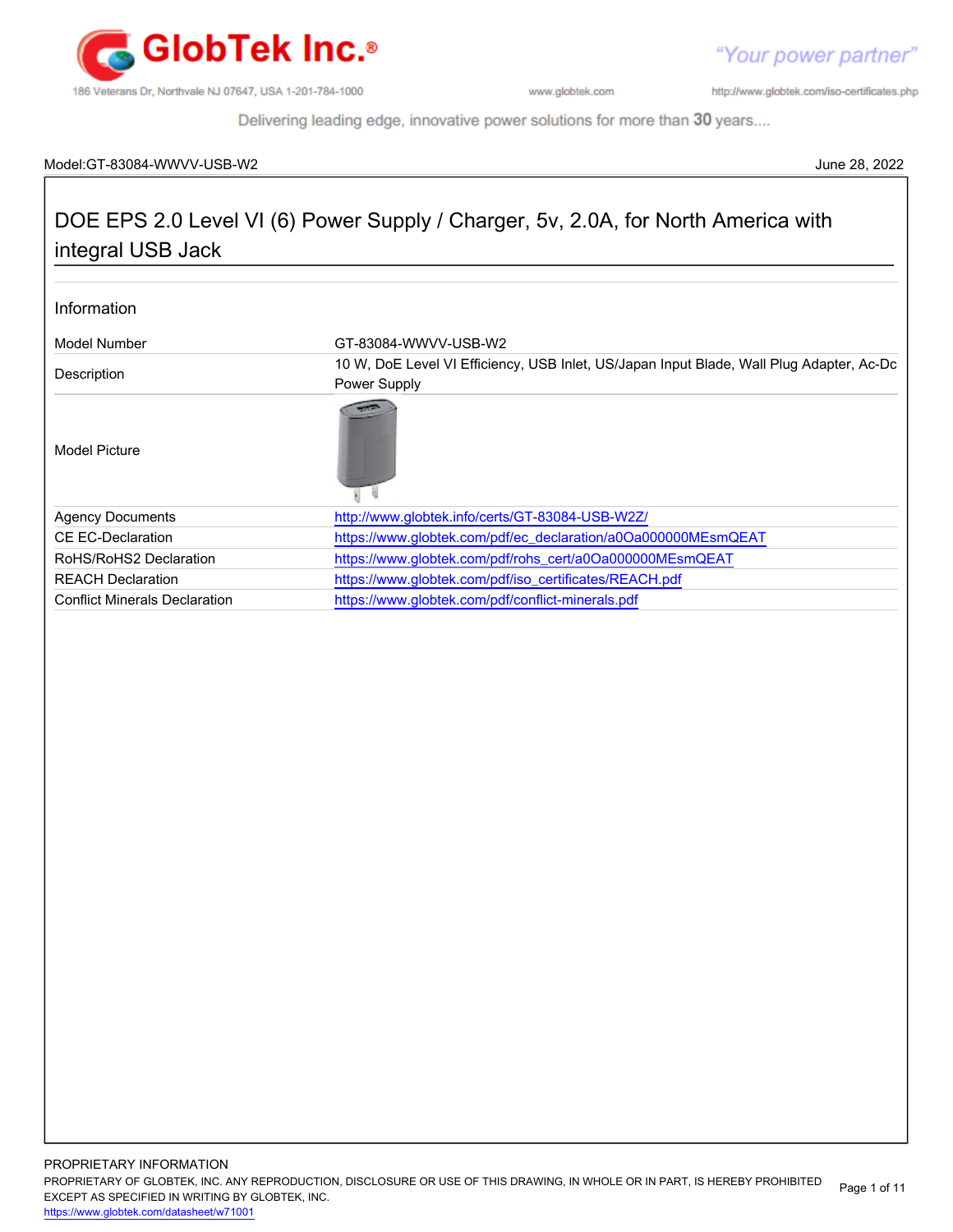

"Your power partner" http://www.globtek.com/iso-certificates.php

Delivering leading edge, innovative power solutions for more than 30 years....

#### Model:GT-83084-WWVV-USB-W2 June 28, 2022

| <b>MODEL PARAMETERS</b> |                                                                     |
|-------------------------|---------------------------------------------------------------------|
| Type                    | Wall Plug-in                                                        |
| Technology              | AC/DC Switching Adapter with USB Power Supply AC Adaptor            |
| Category                | <b>ICT/ITE Power Supply</b>                                         |
| Input Voltage           | 100-240V 50/60Hz                                                    |
| $I/P$ Amps $(A)$        | 0.3A                                                                |
| Wattage (W)             | 10.0                                                                |
| Vout Range (V)          | $5 - 5.3$                                                           |
| <b>Efficiency Level</b> | USA DOE Level VI / Eco-design Directive 2009/125/EC, (EU) 2019/1782 |
| Ingress Protection      |                                                                     |
| Size (mm)               | 69.7*39.7*24.7                                                      |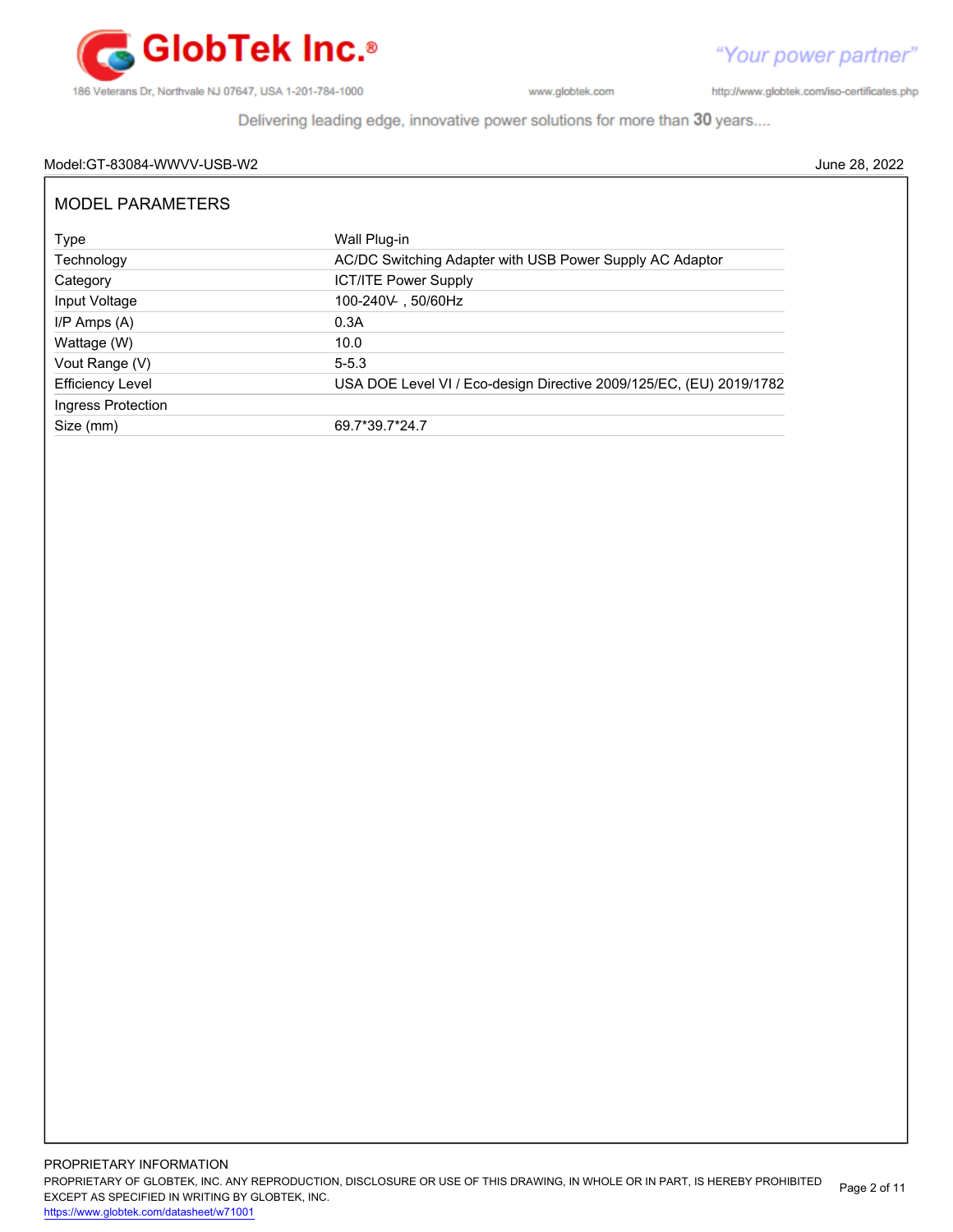

"Your power partner" http://www.globtek.com/iso-certificates.php

Delivering leading edge, innovative power solutions for more than 30 years....

#### Model:GT-83084-WWVV-USB-W2 June 28, 2022



PROPRIETARY INFORMATION PROPRIETARY OF GLOBTEK, INC. ANY REPRODUCTION, DISCLOSURE OR USE OF THIS DRAWING, IN WHOLE OR IN PART, IS HEREBY PROHIBITED EXCEPT AS SPECIFIED IN WRITING BY GLOBTEK, INC. <https://www.globtek.com/datasheet/w71001> Page 3 of 11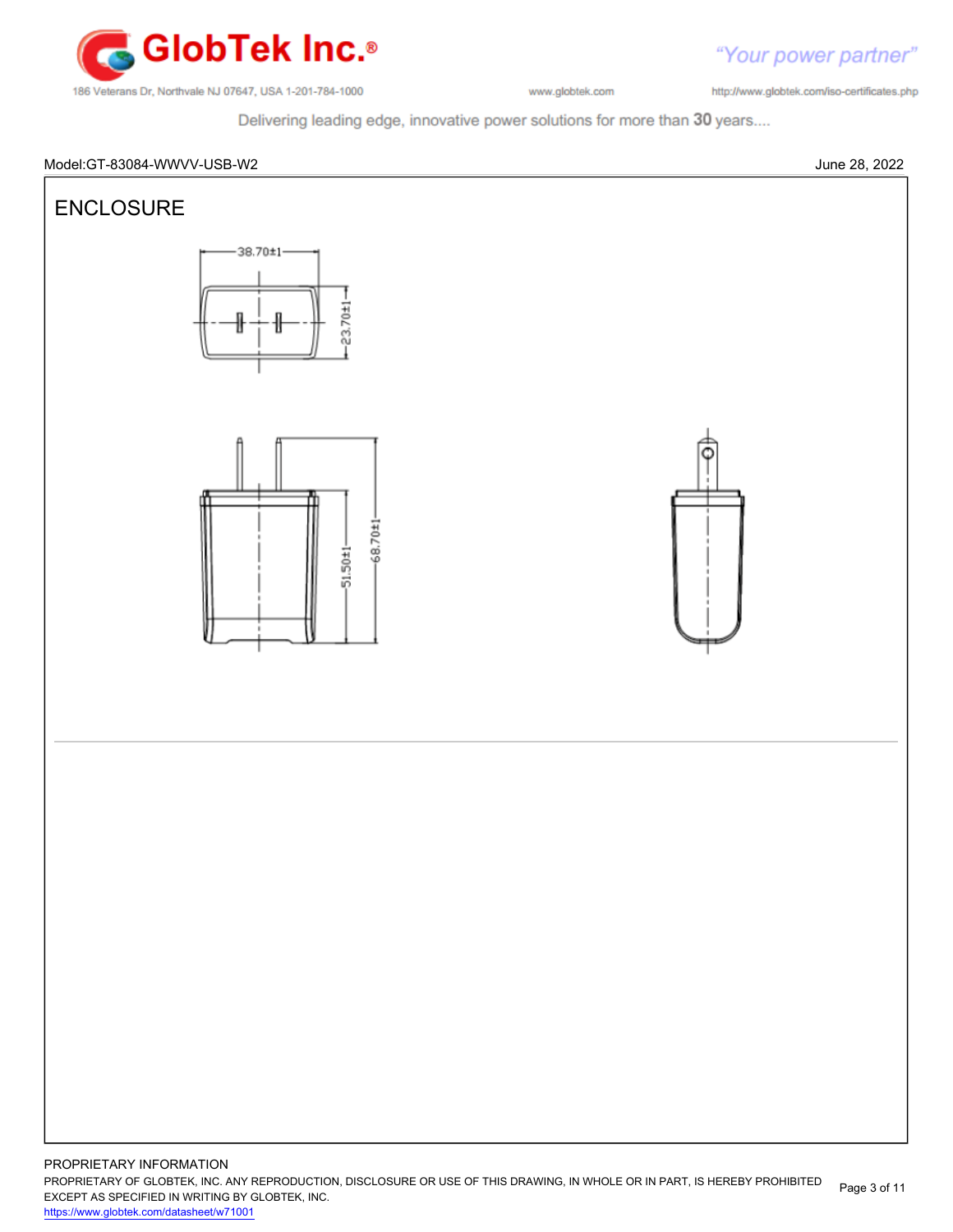

http://www.globtek.com/iso-certificates.php

Delivering leading edge, innovative power solutions for more than 30 years....

#### Model:GT-83084-WWVV-USB-W2 June 28, 2022

| <b>RATING TABLE</b>      |         |         |          |            |  |
|--------------------------|---------|---------|----------|------------|--|
| Model Number             | Voltage | Amps(A) | Watts(W) | <b>RFQ</b> |  |
| GT-83084-0806-1.0-USB-W2 | 5 V     | 1.5     | 7.50     | REQ        |  |
| GT-83084-1006-1.0-USB-W2 | 5 V     | 2.1     | 10.50    | REQ        |  |
| GT-83084-0806-0.8-USB-W2 | 5.2V    | 1.5     | 7.80     | <b>RFQ</b> |  |
| GT-83084-0806-0.7-USB-W2 | 5.3V    | 1.5     | 7.95     | <b>RFQ</b> |  |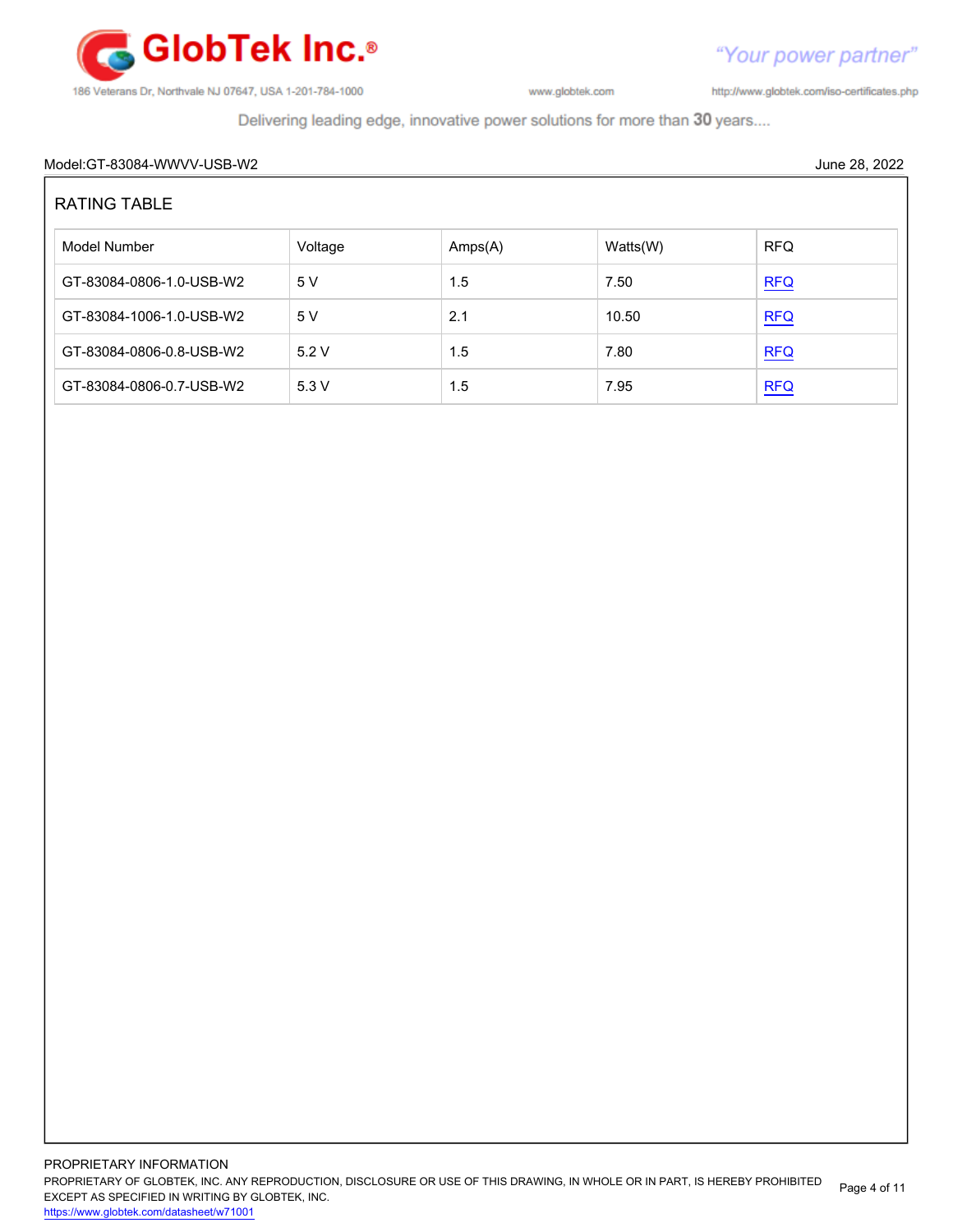

http://www.globtek.com/iso-certificates.php

Delivering leading edge, innovative power solutions for more than 30 years....

#### Model:GT-83084-WWVV-USB-W2 June 28, 2022

## SPECIFICATIONS

- 01. Input Voltage: Specified 90-264 Vac, Nameplate rated: 100-240Vac
- 02. Input Frequency: Specified 47-63 Hz, Nameplate rated 50-60Hz
- 03. Output Regulation: +/- 5% measured at the end of a 0.6 meter USB cordset employing #22 Gauge conductors
- 04. Line Voltage Regulation: +/- 1% typical measured at the end of a 0.6 meter USB cordset employing #22 Gauge conductors
- 05. Output Ripple (Vp-p): +/-1% or 100 mV whichever is greater measured at the end of a 0.6 meter USB cordset employing #22 Gauge conductors. Measured at 20 MHz bandwidth with 0.1 uf ceramic capacitor in parallel with 10 uf electrolytic capacitor connected at the
- end of the output connector.
- 06. Hold-up Time: 5 mS minimum
- 07. Inrush Current: at full load, 25°C, cold start
- 08. Efficiency: 79% minimum, Meet standard for energy star level: VI, ERP :2009/125/EC

#### B) PROTECTION

- 01. Over-current protection: 4A maximum with auto-recovery function
- 02. Over-voltage protection: 10VDC maximum with zener clamp
- 03. Short-circuit protection:The adapter shall not be damaged by short the DC output to Ground.

#### C) SAFETY

- 01. Dielectric Withstand Voltage: Primary To Secondary: 3000VAC 10mA 1minute or 4242VDC 10mA 1minute
- 02. Leakage Current: 25mA maximum, at nominal AC input voltage and frequency
- 03. ESD Immunity per EN61000-4-2, ±8 kV contact, ±15 kV air, Perf Criteria A Standard.

D) EMC

- 01. Emissions, per EN 55032, EN 61000-6-3, EN 61000-6-4
- Conducted Emissions: Class B, FCC Part 15, Class B
- Radiated Emissions: Class B, FCC Part 15, Class B
- 02. Line Frequency Harmonics EN61000-3-2, Class A
- 03. Voltage Fluctuations/Flicker EN61000-3-3
- 04. Immunity, per EN 55024, EN 61000-6-1, EN 61000-6-2
- Static Discharge Immunity EN61000-4-2, 4kV Contact Discharge, 8kV air discharge
- Radiated RF Immunity EN61000-4-3, 3V/m 80-1000MHz, 80% 1KHz AM.
- EFT/Burst Immunity EN61000-4-4, 1kV/100kHz.
- Line Surge Immunity EN61000-4-5, 1kV differential, 2kV common-mode
- Conducted RF Immunity EN61000-4-6, 3Vrms, 80% 1KHz AM
- Power Frequency Magnetic Field Immunity EN61000-4-8, 1A/m
- Voltage Dip Immunity EN61000-4-11, Criteria

#### E) OTHER:

- 01. MTBF: 200,000 Hours @ 25°C ambient temperature
- 02. Operating Temperature: -10°C to 50°C ambient temperature
- 03. Operating Humidity: 20 ~ 85 % RH. non-condensing
- 05. Storage Temperature: -20°C to 60°C
- 06. Storage Humidity:5 ~ 95 % RH. non-condensing
- 07. Cooling: Cooling shall be with natural convection cooling
- 08. RoHS 2: Complies with EU 2011/65/EU China SJ/T 11364-2014

PROPRIETARY INFORMATION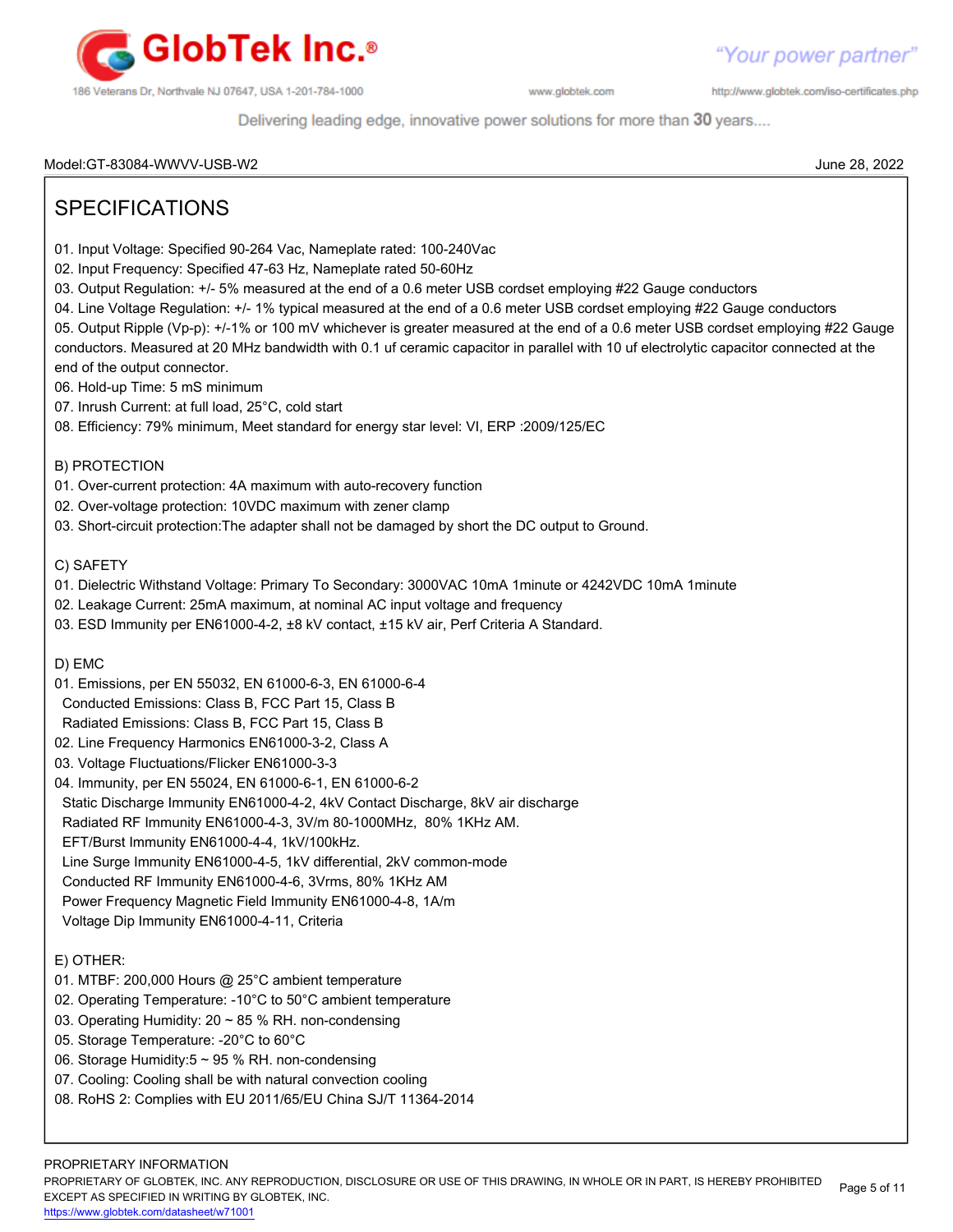

http://www.globtek.com/iso-certificates.php

Delivering leading edge, innovative power solutions for more than 30 years....

Model:GT-83084-WWVV-USB-W2 June 28, 2022

F) ENCLOSURE

01. Housing: High impact plastic, 94V0 polycarbonate, non-vented

02. Markings: Label and/or Pad Printed and/or Molded in the case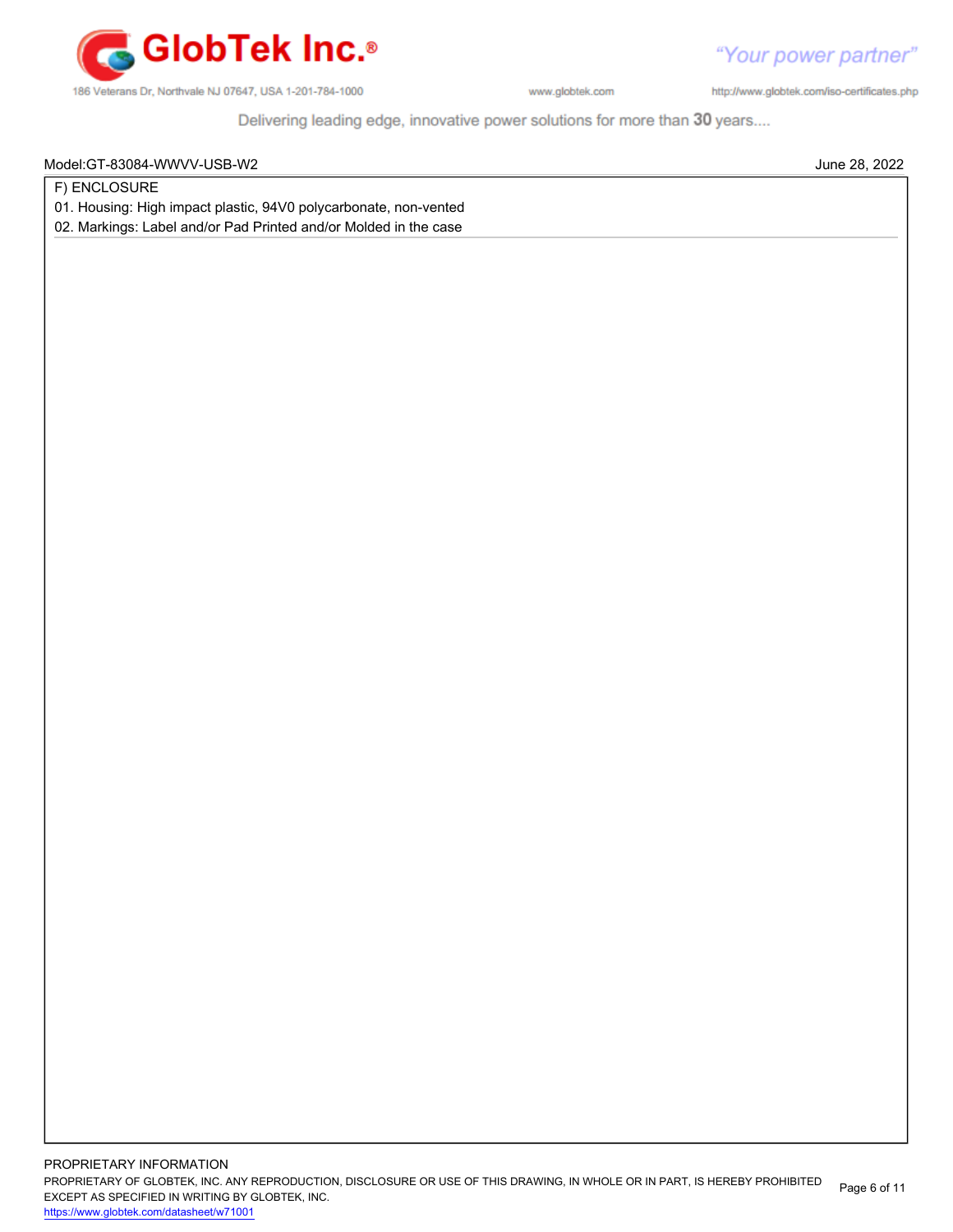

http://www.globtek.com/iso-certificates.php

"Your power partner"

Delivering leading edge, innovative power solutions for more than 30 years....



PROPRIETARY OF GLOBTEK, INC. ANY REPRODUCTION, DISCLOSURE OR USE OF THIS DRAWING, IN WHOLE OR IN PART, IS HEREBY PROHIBITED EXCEPT AS SPECIFIED IN WRITING BY GLOBTEK, INC. Page 7 of 11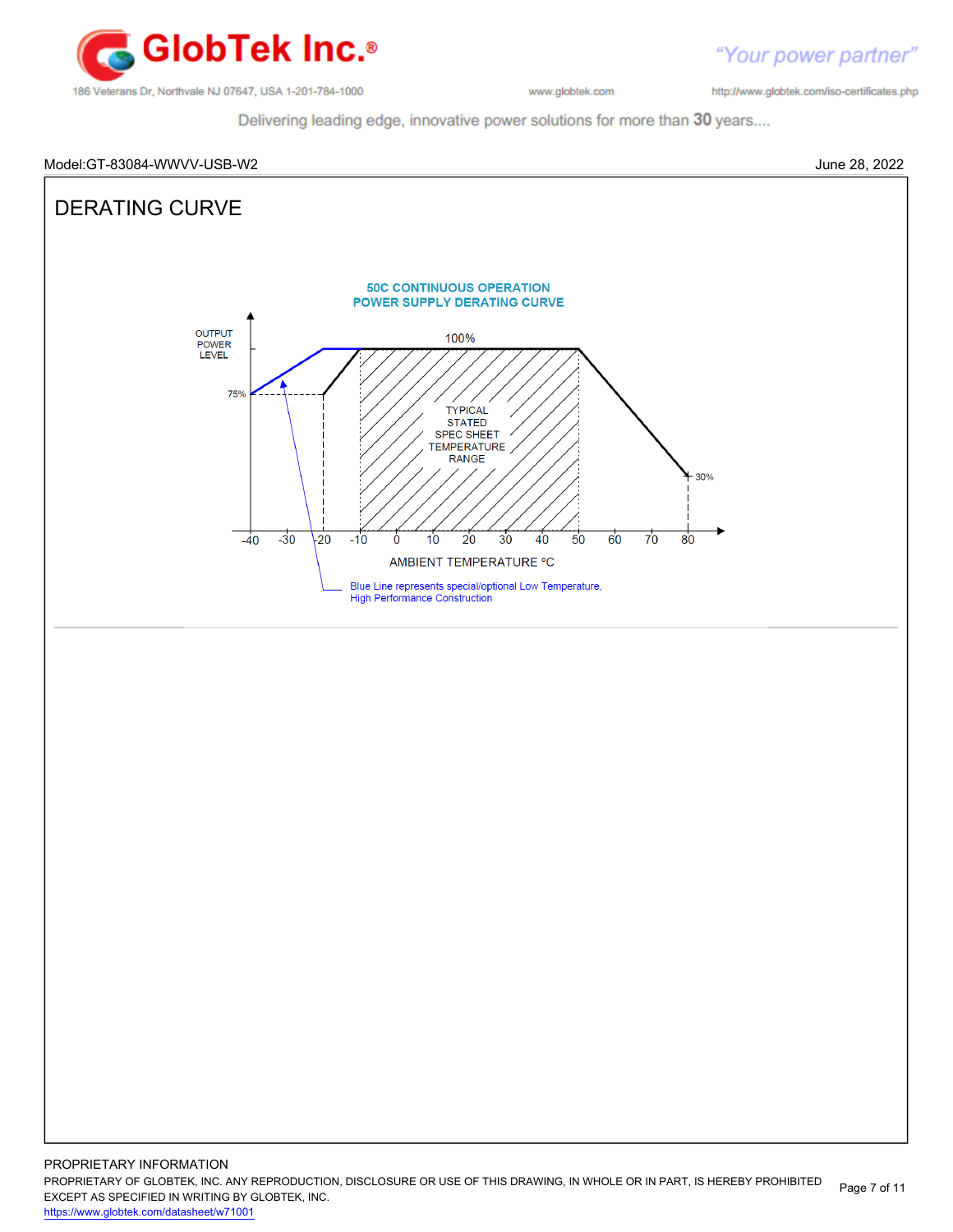

"Your power partner"

http://www.globtek.com/iso-certificates.php

Delivering leading edge, innovative power solutions for more than 30 years....

#### Model:GT-83084-WWVV-USB-W2 June 28, 2022

### INPUT CONFIGURATION

Description NEMA 1-15P, North America Blades, Class II 2 Conductors

All NEMA 1 devices are two-wire non-grounding devices (hot-neutral) rated for 125 V maximum. NEMA 1-15P plugs have two parallel flat blades, 0.25 inches (6.35 mm) wide, 0.06 inches (1.524 mm) thick, 0.625-0.718 inches (15.875–18.256 mm) long, and spaced 0.5 inches (12.7 mm) apart.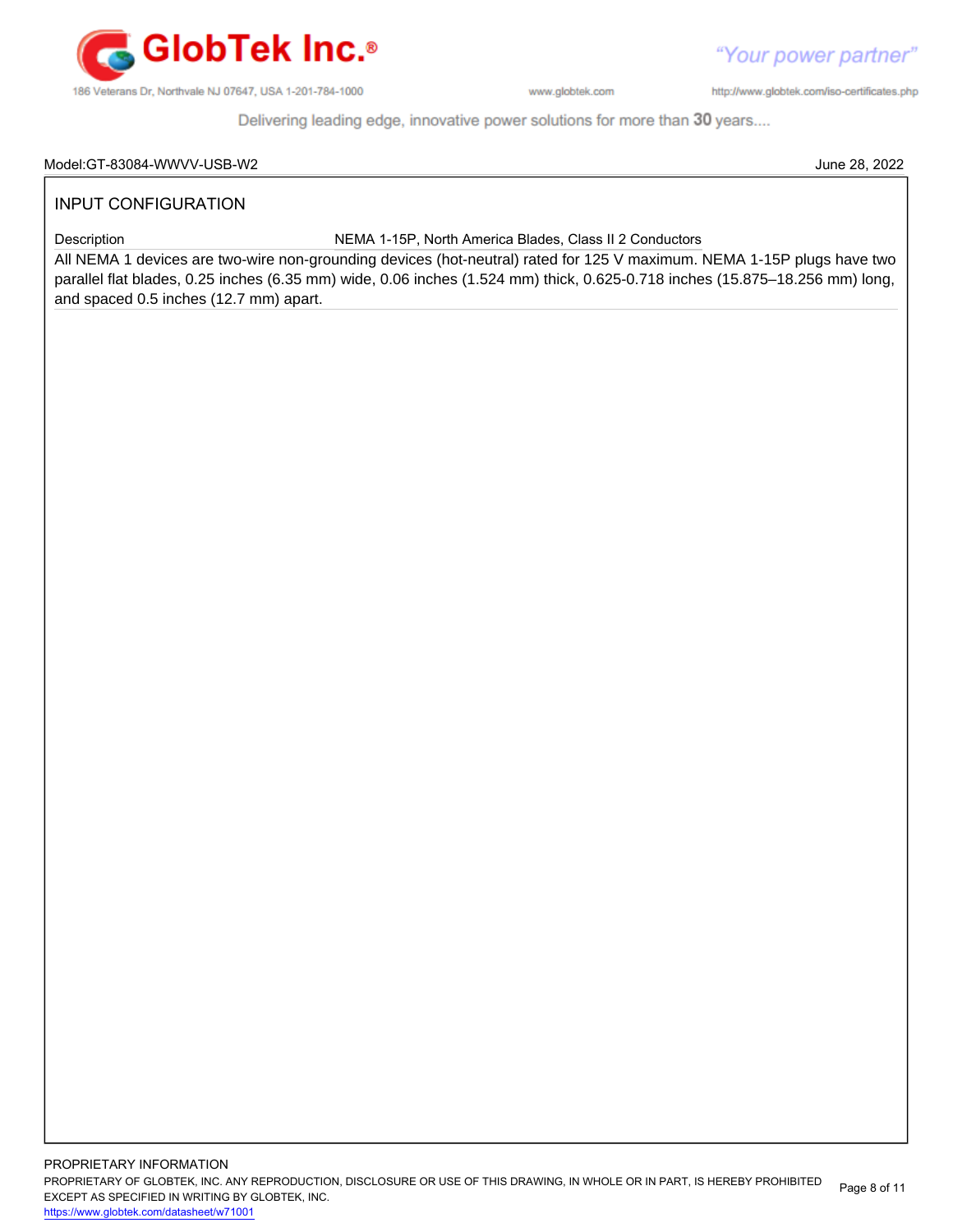

http://www.globtek.com/iso-certificates.php

Delivering leading edge, innovative power solutions for more than 30 years....

# Model:GT-83084-WWVV-USB-W2 June 28, 2022 OUTPUT CONFIGURATION Common output connector options: L Type (Coaxial 5.5x2.5mm plug) C Type (Coaxial 5.5x2.1mm plug) K Type (Coaxial 3.5x1.3mm plug) LL Type (5.5x2.5mm CL Type (5.5x2.1mm Locking 760k type) Locking S761k type) ML2 Type (Molex housing 43025-0200) YL3 Type (KPPX-3P) YL4 Type (KPPX-4P) EJ1/2/3/4/5 (EIAJ RC-5320A type connectors) MSB Type (Micro USB) USBC Type (USB Type (CCC Inquire for custom design For a comprehensive list of options, [click here](https://en.globtek.com/globtek-output-cordsets/) Contact GlobTek for your specific requirements or custom solutions.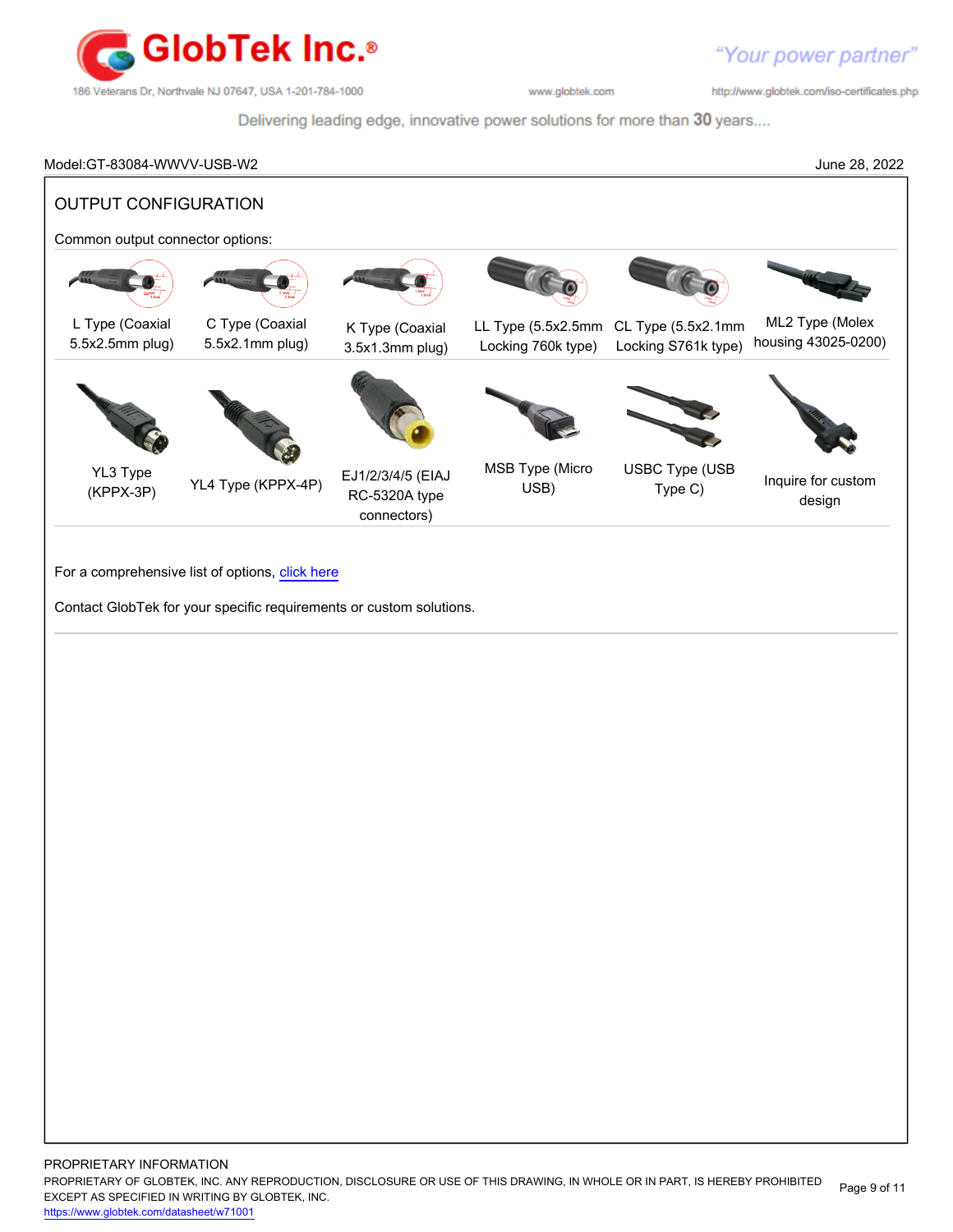

http://www.globtek.com/iso-certificates.php

"Your power partner"

Delivering leading edge, innovative power solutions for more than 30 years....

#### Model:GT-83084-WWVV-USB-W2 June 28, 2022

| Approvals          |                                                                                                                                                                                                                                                                         |  |  |
|--------------------|-------------------------------------------------------------------------------------------------------------------------------------------------------------------------------------------------------------------------------------------------------------------------|--|--|
| Logo               | Description                                                                                                                                                                                                                                                             |  |  |
|                    | Attention Mark / Refer to operating manual for operating and service instructions                                                                                                                                                                                       |  |  |
| No Logo Applicable | CB report 60950-1 2nd Ed                                                                                                                                                                                                                                                |  |  |
| No Logo Applicable | CB for IEC 62368-1:2014 (Second Edition) + A11:2017                                                                                                                                                                                                                     |  |  |
| <b>E170507</b>     | UL60950-1, cULus to UL 60950-1, 2nd Edition, 2007-03-27 and CSA C22.2 No.<br>60950-1-07, 2nd Edition, 2007-03                                                                                                                                                           |  |  |
|                    |                                                                                                                                                                                                                                                                         |  |  |
|                    | Indoor Use Only - Mark is on the label or Molded in the case                                                                                                                                                                                                            |  |  |
| GlobTek, Inc.      | JAPAN TUV R-PSE, Cert. No. JD 50471624, to J62368-1(H30),<br>J55032(H29), J3000(H25,[15V or less]. Please reference the following website for<br>guidelines on PSE regulations:<br>http://en.globtek.com/importing-ite-and-medical-power-supplies-ac-adaptors-to-japan/ |  |  |
| EFFICIENCY LEY     | Efficiency: complies to section 301 of Energy Independence and Security Act (EISA)<br>complies with Energy Star tier 2 (North America), ECP tier 2 (China), MEPS tier 2<br>(Australia), Code of Conduct (Europe)                                                        |  |  |
| <b>LPS</b>         | Limited Power Source 60950                                                                                                                                                                                                                                              |  |  |
| <b>LPS</b>         | Limited Power Source 62368                                                                                                                                                                                                                                              |  |  |
| <b>RoHS</b>        | Specifications of directive 2011/65/EU Annex VI (ROHS-2) with amendment<br>2015/863-EU (ROHS-3) http://www.ce-mark.com/Rohs%20final.pdf                                                                                                                                 |  |  |
|                    | Japan: Voluntary Control Council for Interference (VCCI)                                                                                                                                                                                                                |  |  |
|                    |                                                                                                                                                                                                                                                                         |  |  |

PROPRIETARY INFORMATION

PROPRIETARY OF GLOBTEK, INC. ANY REPRODUCTION, DISCLOSURE OR USE OF THIS DRAWING, IN WHOLE OR IN PART, IS HEREBY PROHIBITED Page 10 of 11<br>EXALER 10 OREGIEIER WILKENIG BY OLOREEK WO EXCEPT AS SPECIFIED IN WRITING BY GLOBTEK, INC.